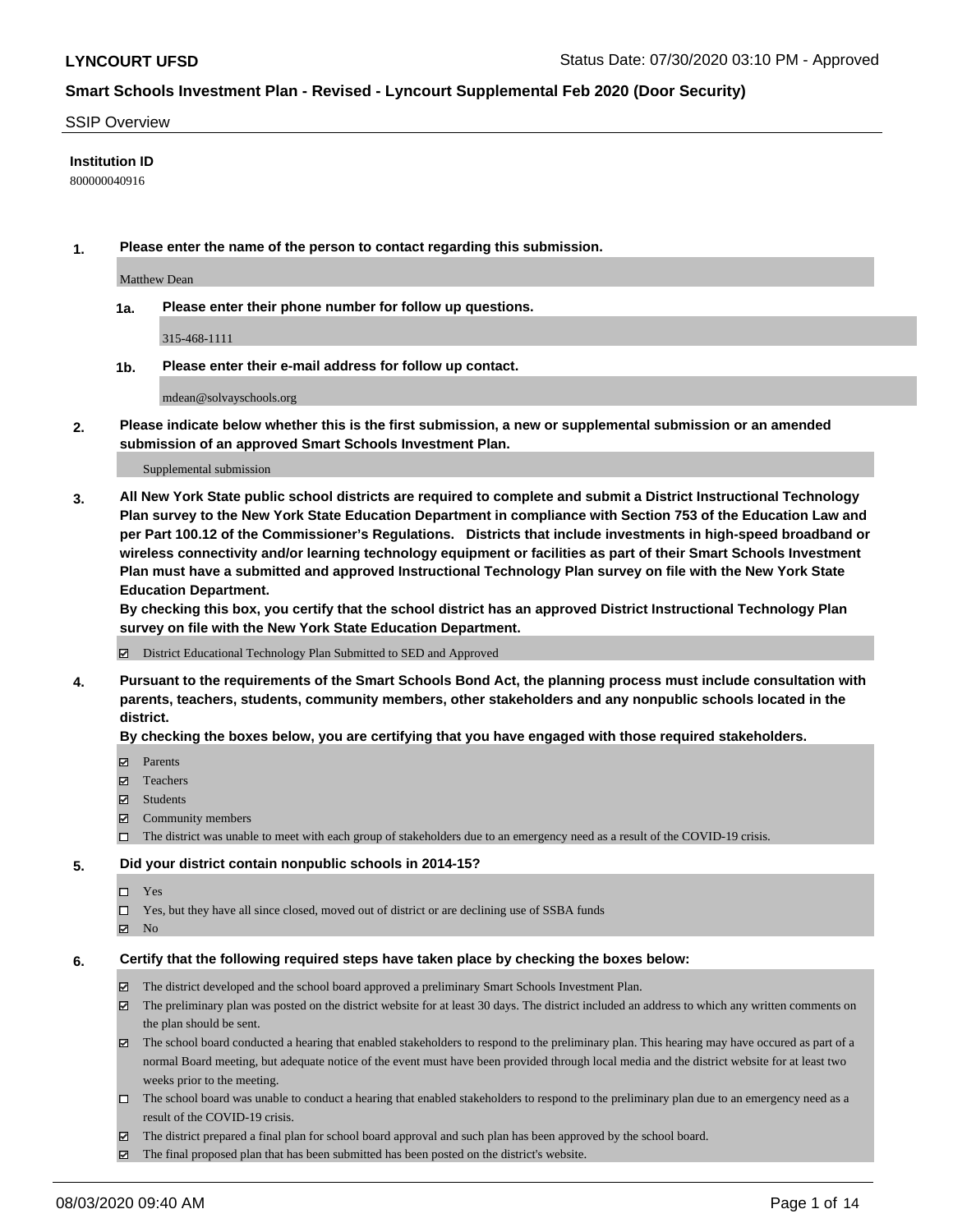SSIP Overview

**6a. Please upload the proposed Smart Schools Investment Plan (SSIP) that was posted on the district's website, along with any supporting materials. Note that this should be different than your recently submitted Educational Technology Survey. The Final SSIP, as approved by the School Board, should also be posted on the website and remain there during the course of the projects contained therein.**

2015 - 2019 Lyncourt Technology Integration Plan.pdf

**6b. Enter the webpage address where the final Smart Schools Investment Plan is posted. The Plan should remain posted for the life of the included projects.**

http://www.lyncourtschool.org/districtpage.cfm?pageid=236

**7. Please enter an estimate of the total number of students and staff that will benefit from this Smart Schools Investment Plan based on the cumulative projects submitted to date.**

450

**8. An LEA/School District may partner with one or more other LEA/School Districts to form a consortium to pool Smart Schools Bond Act funds for a project that meets all other Smart School Bond Act requirements. Each school district participating in the consortium will need to file an approved Smart Schools Investment Plan for the project and submit a signed Memorandum of Understanding that sets forth the details of the consortium including the roles of each respective district.**

 $\Box$  The district plans to participate in a consortium to partner with other school district(s) to implement a Smart Schools project.

### **9. Please enter the name and 6-digit SED Code for each LEA/School District participating in the Consortium.**

| Partner LEA/District | <b>ISED BEDS Code</b> |
|----------------------|-----------------------|
| (No Response)        | (No Response)         |

### **10. Please upload a signed Memorandum of Understanding with all of the participating Consortium partners.**

(No Response)

**11. Your district's Smart Schools Bond Act Allocation is:**

\$277,464

#### **12. Final 2014-15 BEDS Enrollment to calculate Nonpublic Sharing Requirement**

|            | Public Enrollment | Nonpublic Enrollment | Total Enrollment | INonpublic Percentage |
|------------|-------------------|----------------------|------------------|-----------------------|
| Enrollment | 321               |                      | 321.00           | 0.00                  |

**13. This table compares each category budget total, as entered in that category's page, to the total expenditures listed in the category's expenditure table. Any discrepancies between the two must be resolved before submission.**

|                                          | Sub-Allocations | <b>Expenditure Totals</b> | <b>Difference</b> |
|------------------------------------------|-----------------|---------------------------|-------------------|
| <b>School Connectivity</b>               | 0.00            | 0.00                      | 0.00              |
| Connectivity Projects for<br>Communities | 0.00            | 0.00                      | 0.00              |
| Classroom Technology                     | 0.00            | 0.00                      | 0.00              |
| Pre-Kindergarten Classrooms              | 0.00            | 0.00                      | 0.00              |
| Replace Transportable<br>Classrooms      | 0.00            | 0.00                      | 0.00              |
| High-Tech Security Features              | 127,000.00      | 127,000.00                | 0.00              |
| Nonpublic Loan                           | 0.00            | 0.00                      | 0.00              |
| Totals:                                  |                 |                           |                   |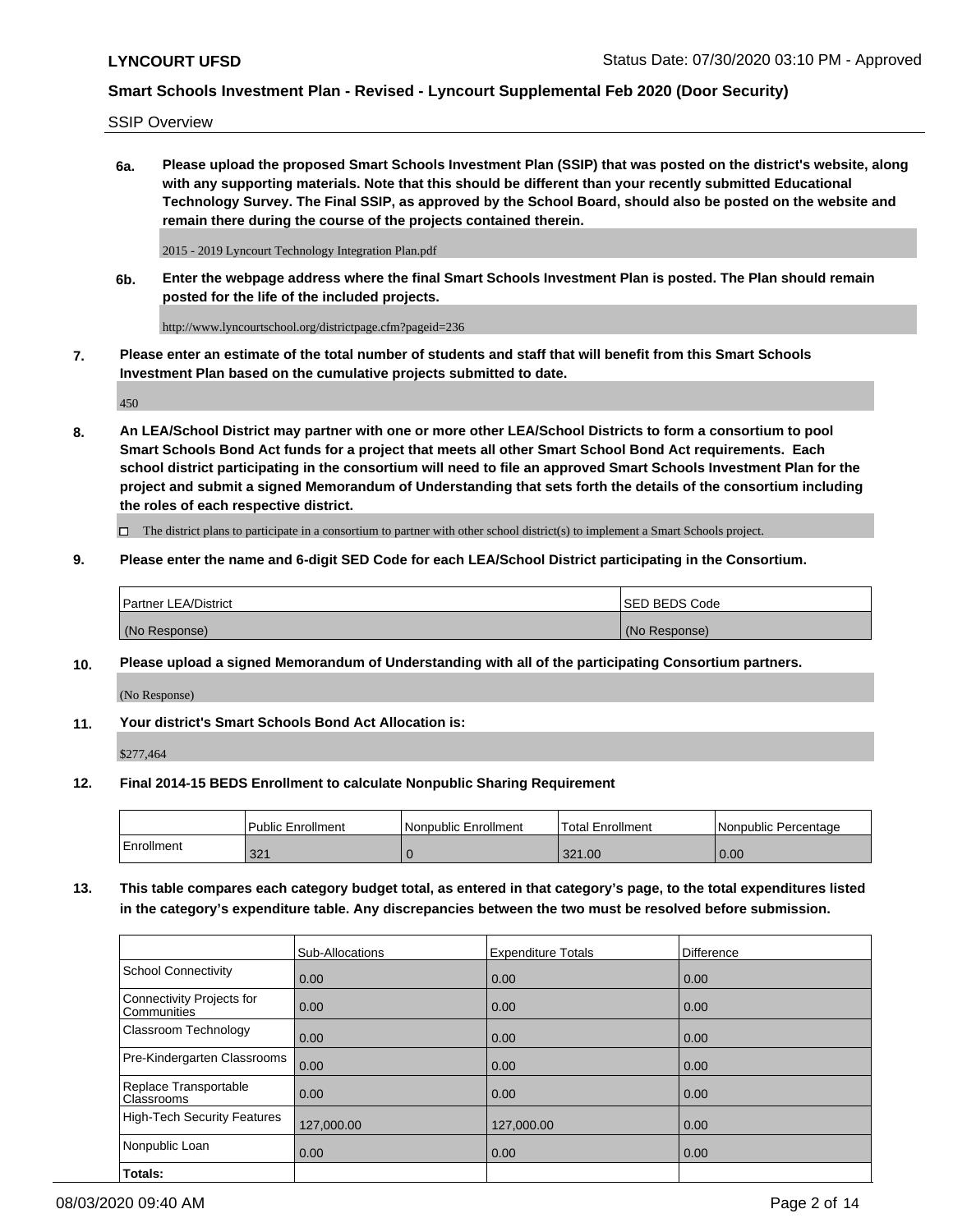SSIP Overview

| 127,000                | 127,000                 | 0                 |
|------------------------|-------------------------|-------------------|
| <b>Sub-Allocations</b> | Totals<br>l Expenditure | <b>Difference</b> |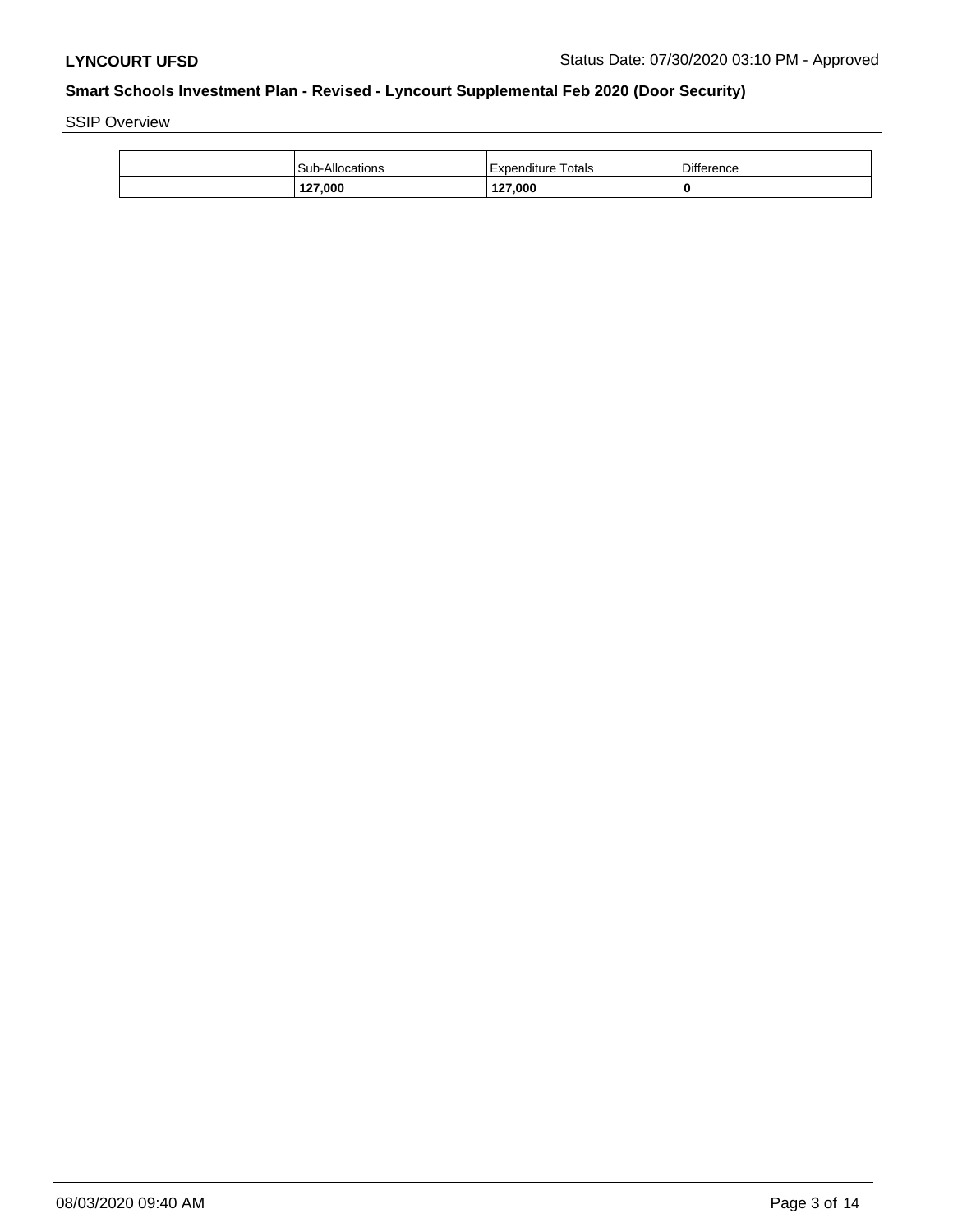School Connectivity

- **1. In order for students and faculty to receive the maximum benefit from the technology made available under the Smart Schools Bond Act, their school buildings must possess sufficient connectivity infrastructure to ensure that devices can be used during the school day. Smart Schools Investment Plans must demonstrate that:**
	- **• sufficient infrastructure that meets the Federal Communications Commission's 100 Mbps per 1,000 students standard currently exists in the buildings where new devices will be deployed, or**
	- **• is a planned use of a portion of Smart Schools Bond Act funds, or**
	- **• is under development through another funding source.**

**Smart Schools Bond Act funds used for technology infrastructure or classroom technology investments must increase the number of school buildings that meet or exceed the minimum speed standard of 100 Mbps per 1,000 students and staff within 12 months. This standard may be met on either a contracted 24/7 firm service or a "burstable" capability. If the standard is met under the burstable criteria, it must be:**

**1. Specifically codified in a service contract with a provider, and**

**2. Guaranteed to be available to all students and devices as needed, particularly during periods of high demand, such as computer-based testing (CBT) periods.**

**Please describe how your district already meets or is planning to meet this standard within 12 months of plan submission.**

(No Response)

**1a. If a district believes that it will be impossible to meet this standard within 12 months, it may apply for a waiver of this requirement, as described on the Smart Schools website. The waiver must be filed and approved by SED prior to submitting this survey.**

 $\Box$  By checking this box, you are certifying that the school district has an approved waiver of this requirement on file with the New York State Education Department.

**2. Connectivity Speed Calculator (Required). If the district currently meets the required speed, enter "Currently Met" in the last box: Expected Date When Required Speed Will be Met.**

|                  | l Number of     | Required Speed | Current Speed in | Expected Speed | Expected Date                        |
|------------------|-----------------|----------------|------------------|----------------|--------------------------------------|
|                  | <b>Students</b> | In Mbps        | <b>Mbps</b>      | to be Attained | When Required                        |
|                  |                 |                |                  |                | Within 12 Months 1Speed Will be Met1 |
| Calculated Speed | (No Response)   | 0.00           | (No Response)    | (No Response)  | l (No Response)                      |

**3. Describe how you intend to use Smart Schools Bond Act funds for high-speed broadband and/or wireless connectivity projects in school buildings.**

(No Response)

**4. Describe the linkage between the district's District Instructional Technology Plan and how the proposed projects will improve teaching and learning. (There should be a link between your response to this question and your responses to Question 1 in Section IV - NYSED Initiatives Alignment: "Explain how the district use of instructional technology will serve as a part of a comprehensive and sustained effort to support rigorous academic standards attainment and performance improvement for students."** 

**Your answer should also align with your answers to the questions in Section II - Strategic Technology Planning and the associated Action Steps in Section III - Action Plan.)**

(No Response)

**5. If the district wishes to have students and staff access the Internet from wireless devices within the school building, or in close proximity to it, it must first ensure that it has a robust Wi-Fi network in place that has sufficient bandwidth to meet user demand.**

**Please describe how you have quantified this demand and how you plan to meet this demand.**

(No Response)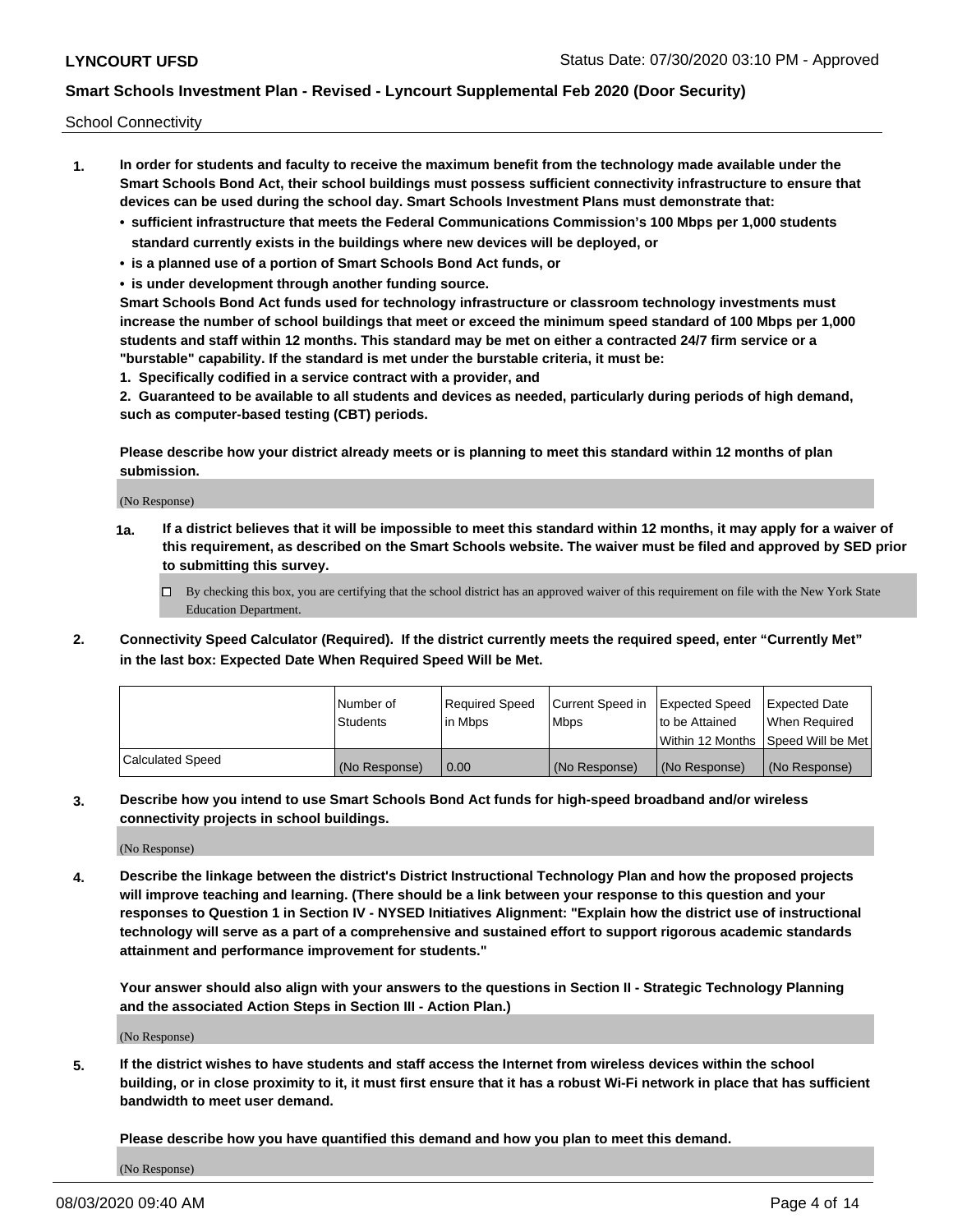School Connectivity

**6. Smart Schools plans with any expenditures in the School Connectivity category require a project number from the Office of Facilities Planning. Districts must submit an SSBA LOI and receive project numbers prior to submitting the SSIP. As indicated on the LOI, some projects may be eligible for a streamlined review and will not require a building permit.**

**Please indicate on a separate row each project number given to you by the Office of Facilities Planning.**

| Project Number |  |
|----------------|--|
| (No Response)  |  |

**7. Certain high-tech security and connectivity infrastructure projects may be eligible for an expedited review process as determined by the Office of Facilities Planning.**

### **Was your project deemed eligible for streamlined review?**

(No Response)

### **8. Include the name and license number of the architect or engineer of record.**

| Name          | License Number |
|---------------|----------------|
| (No Response) | (No Response)  |

### **9. Public Expenditures – Loanable (Counts toward the nonpublic loan calculation)**

| Select the allowable expenditure type.<br>Repeat to add another item under each type. | <b>PUBLIC</b> Items to be<br>l Purchased | Quantity         | l Cost Per Item  | <b>Total Cost</b> |
|---------------------------------------------------------------------------------------|------------------------------------------|------------------|------------------|-------------------|
| (No Response)                                                                         | (No Response)                            | (No<br>Response) | (No<br>Response) | 0.00              |
|                                                                                       |                                          | 0                | 0.00             |                   |

### **10. Public Expenditures – Non-Loanable (Does not count toward nonpublic loan calculation)**

| Select the allowable expenditure<br>type.      | <b>PUBLIC</b> Items to be purchased | Quantity      | Cost per Item | <b>Total Cost</b> |
|------------------------------------------------|-------------------------------------|---------------|---------------|-------------------|
| Repeat to add another item under<br>each type. |                                     |               |               |                   |
| (No Response)                                  | (No Response)                       | (No Response) | (No Response) | 0.00              |
|                                                |                                     |               | 0.00          |                   |

#### **11. Final 2014-15 BEDS Enrollment to calculate Nonpublic Sharing Requirement (no changes allowed.)**

|            | Public Enrollment | Nonpublic Enrollment | <b>Total Enrollment</b> | l Nonpublic Percentage |
|------------|-------------------|----------------------|-------------------------|------------------------|
| Enrollment | 224<br>32.        |                      | 321.00                  | 0.00                   |

### **12. Total Public Budget - Loanable (Counts toward the nonpublic loan calculation)**

|                                                      | Public Allocations | <b>Estimated Nonpublic Loan</b><br>Amount | Estimated Total Sub-Allocations |
|------------------------------------------------------|--------------------|-------------------------------------------|---------------------------------|
| Network/Access Costs                                 | (No Response)      | 0.00                                      | 0.00                            |
| School Internal Connections and<br><b>Components</b> | (No Response)      | 0.00                                      | 0.00                            |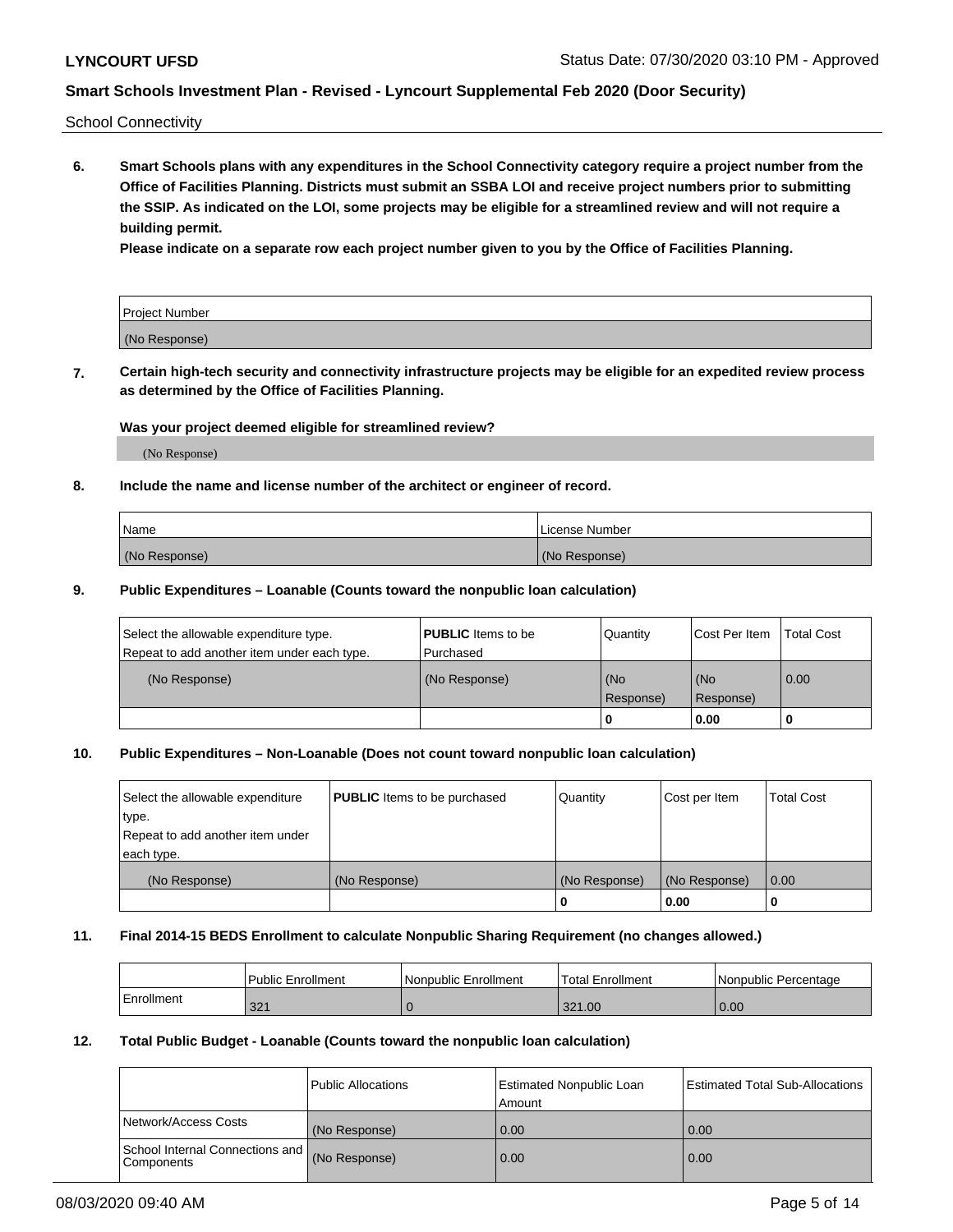School Connectivity

|         | <b>Public Allocations</b> | <b>Estimated Nonpublic Loan</b><br>l Amount i | <b>Estimated Total Sub-Allocations</b> |
|---------|---------------------------|-----------------------------------------------|----------------------------------------|
| Other   | (No Response)             | 0.00                                          | 0.00                                   |
| Totals: | 0.00                      | 0                                             | ш                                      |

# **13. Total Public Budget – Non-Loanable (Does not count toward the nonpublic loan calculation)**

|                                                   | Sub-<br>Allocation |
|---------------------------------------------------|--------------------|
|                                                   |                    |
| Network/Access Costs                              | (No Response)      |
| <b>Outside Plant Costs</b>                        | (No Response)      |
| <b>School Internal Connections and Components</b> | (No Response)      |
| Professional Services                             | (No Response)      |
| Testing                                           | (No Response)      |
| <b>Other Upfront Costs</b>                        | (No Response)      |
| <b>Other Costs</b>                                | (No Response)      |
| <b>Totals:</b>                                    | 0.00               |

# **14. School Connectivity Totals**

|                          | Total Sub-Allocations |
|--------------------------|-----------------------|
| Total Loanable Items     | 0.00                  |
| Total Non-Ioanable Items | 0.00                  |
| Totals:                  | 0                     |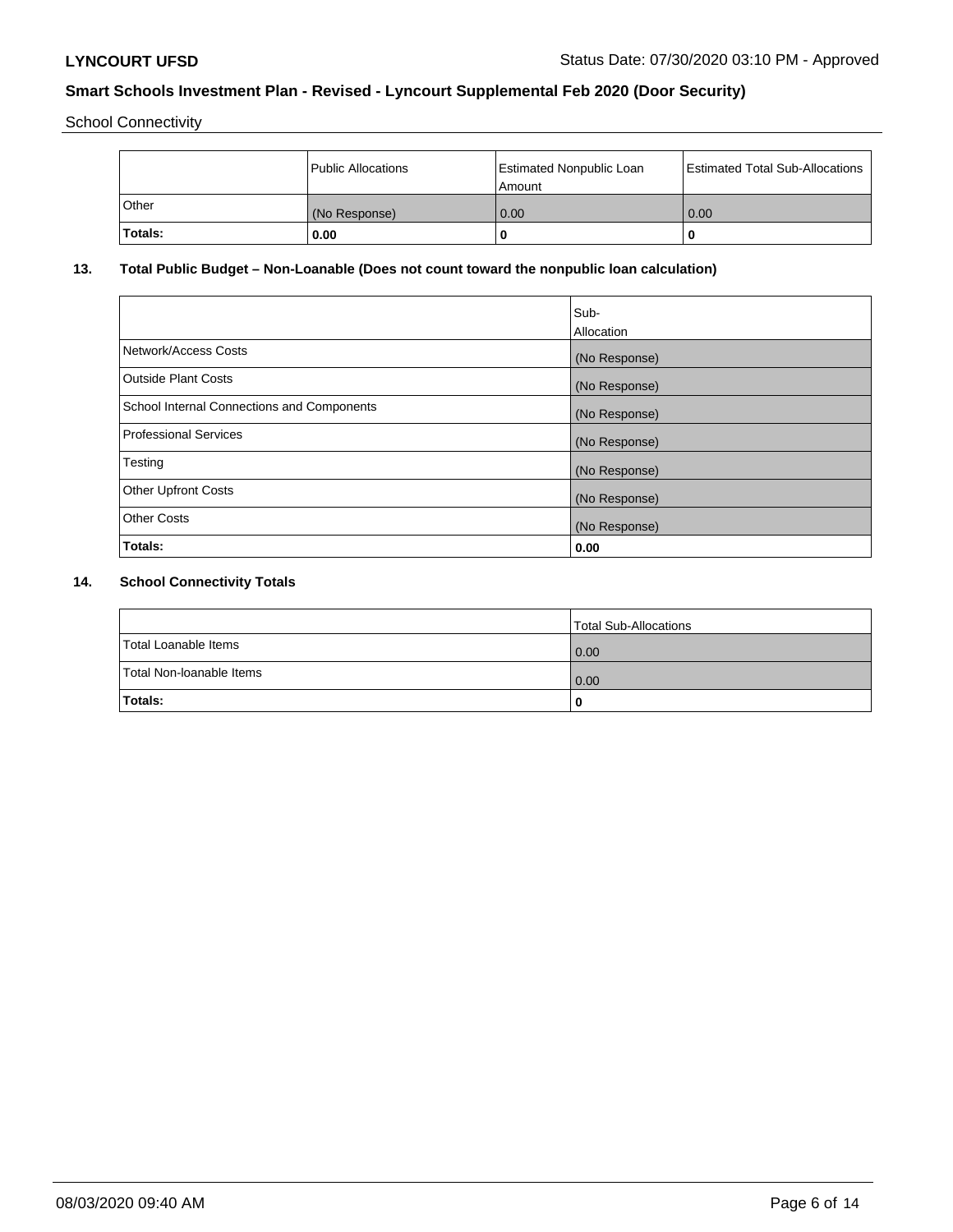Community Connectivity (Broadband and Wireless)

**1. Describe how you intend to use Smart Schools Bond Act funds for high-speed broadband and/or wireless connectivity projects in the community.**

(No Response)

**2. Please describe how the proposed project(s) will promote student achievement and increase student and/or staff access to the Internet in a manner that enhances student learning and/or instruction outside of the school day and/or school building.**

(No Response)

**3. Community connectivity projects must comply with all the necessary local building codes and regulations (building and related permits are not required prior to plan submission).**

 $\Box$  I certify that we will comply with all the necessary local building codes and regulations.

**4. Please describe the physical location of the proposed investment.**

(No Response)

**5. Please provide the initial list of partners participating in the Community Connectivity Broadband Project, along with their Federal Tax Identification (Employer Identification) number.**

| <b>Project Partners</b> | l Federal ID # |
|-------------------------|----------------|
| (No Response)           | (No Response)  |

**6. Please detail the type, quantity, per unit cost and total cost of the eligible items under each sub-category.**

| Select the allowable expenditure | Item to be purchased | Quantity      | Cost per Item | <b>Total Cost</b> |
|----------------------------------|----------------------|---------------|---------------|-------------------|
| type.                            |                      |               |               |                   |
| Repeat to add another item under |                      |               |               |                   |
| each type.                       |                      |               |               |                   |
| (No Response)                    | (No Response)        | (No Response) | (No Response) | 0.00              |
|                                  |                      | o             | 0.00          |                   |

**7. If you are submitting an allocation for Community Connectivity, complete this table.**

**Note that the calculated Total at the bottom of the table must equal the Total allocation for this category that you entered in the SSIP Overview overall budget.**

|                                    | Sub-Allocation |
|------------------------------------|----------------|
| Network/Access Costs               | (No Response)  |
| Outside Plant Costs                | (No Response)  |
| <b>Tower Costs</b>                 | (No Response)  |
| <b>Customer Premises Equipment</b> | (No Response)  |
| <b>Professional Services</b>       | (No Response)  |
| Testing                            | (No Response)  |
| <b>Other Upfront Costs</b>         | (No Response)  |
| <b>Other Costs</b>                 | (No Response)  |
| Totals:                            | 0.00           |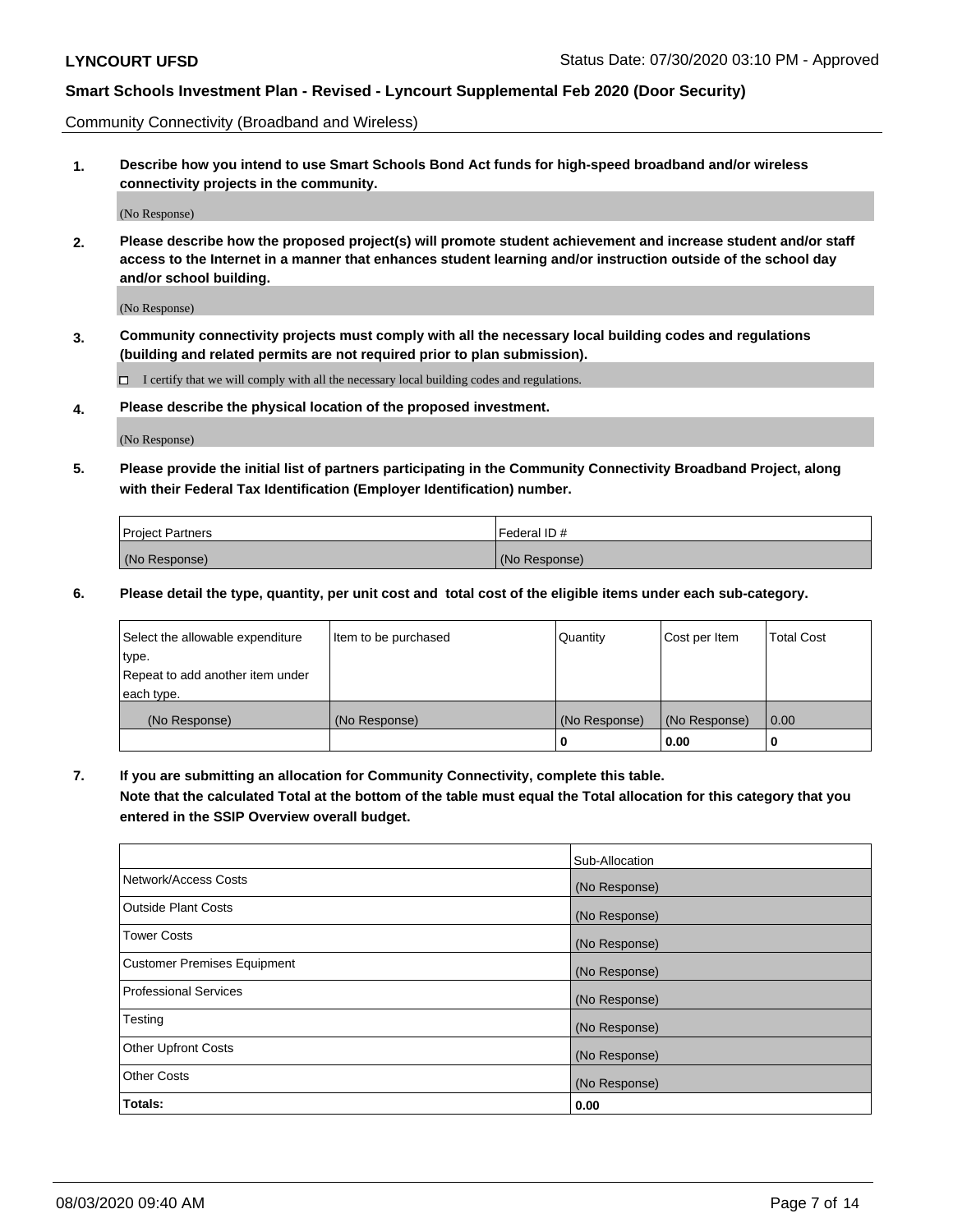### Classroom Learning Technology

**1. In order for students and faculty to receive the maximum benefit from the technology made available under the Smart Schools Bond Act, their school buildings must possess sufficient connectivity infrastructure to ensure that devices can be used during the school day. Smart Schools Investment Plans must demonstrate that sufficient infrastructure that meets the Federal Communications Commission's 100 Mbps per 1,000 students standard currently exists in the buildings where new devices will be deployed, or is a planned use of a portion of Smart Schools Bond Act funds, or is under development through another funding source. Smart Schools Bond Act funds used for technology infrastructure or classroom technology investments must increase the number of school buildings that meet or exceed the minimum speed standard of 100 Mbps per 1,000 students and staff within 12 months. This standard may be met on either a contracted 24/7 firm service or a "burstable" capability. If the standard is met under the burstable criteria, it must be:**

**1. Specifically codified in a service contract with a provider, and**

**2. Guaranteed to be available to all students and devices as needed, particularly during periods of high demand, such as computer-based testing (CBT) periods.**

**Please describe how your district already meets or is planning to meet this standard within 12 months of plan submission.**

(No Response)

- **1a. If a district believes that it will be impossible to meet this standard within 12 months, it may apply for a waiver of this requirement, as described on the Smart Schools website. The waiver must be filed and approved by SED prior to submitting this survey.**
	- By checking this box, you are certifying that the school district has an approved waiver of this requirement on file with the New York State Education Department.
- **2. Connectivity Speed Calculator (Required). If the district currently meets the required speed, enter "Currently Met" in the last box: Expected Date When Required Speed Will be Met.**

|                  | l Number of     | Required Speed | Current Speed in | <b>Expected Speed</b> | <b>Expected Date</b>                |
|------------------|-----------------|----------------|------------------|-----------------------|-------------------------------------|
|                  | <b>Students</b> | l in Mbps      | l Mbps           | to be Attained        | When Required                       |
|                  |                 |                |                  |                       | Within 12 Months  Speed Will be Met |
| Calculated Speed | (No Response)   | 0.00           | (No Response)    | l (No Response)       | (No Response)                       |

**3. If the district wishes to have students and staff access the Internet from wireless devices within the school building, or in close proximity to it, it must first ensure that it has a robust Wi-Fi network in place that has sufficient bandwidth to meet user demand.**

**Please describe how you have quantified this demand and how you plan to meet this demand.**

(No Response)

**4. All New York State public school districts are required to complete and submit an Instructional Technology Plan survey to the New York State Education Department in compliance with Section 753 of the Education Law and per Part 100.12 of the Commissioner's Regulations.**

**Districts that include educational technology purchases as part of their Smart Schools Investment Plan must have a submitted and approved Instructional Technology Plan survey on file with the New York State Education Department.**

- By checking this box, you are certifying that the school district has an approved Instructional Technology Plan survey on file with the New York State Education Department.
- **5. Describe the devices you intend to purchase and their compatibility with existing or planned platforms or systems. Specifically address the adequacy of each facility's electrical, HVAC and other infrastructure necessary to install and support the operation of the planned technology.**

(No Response)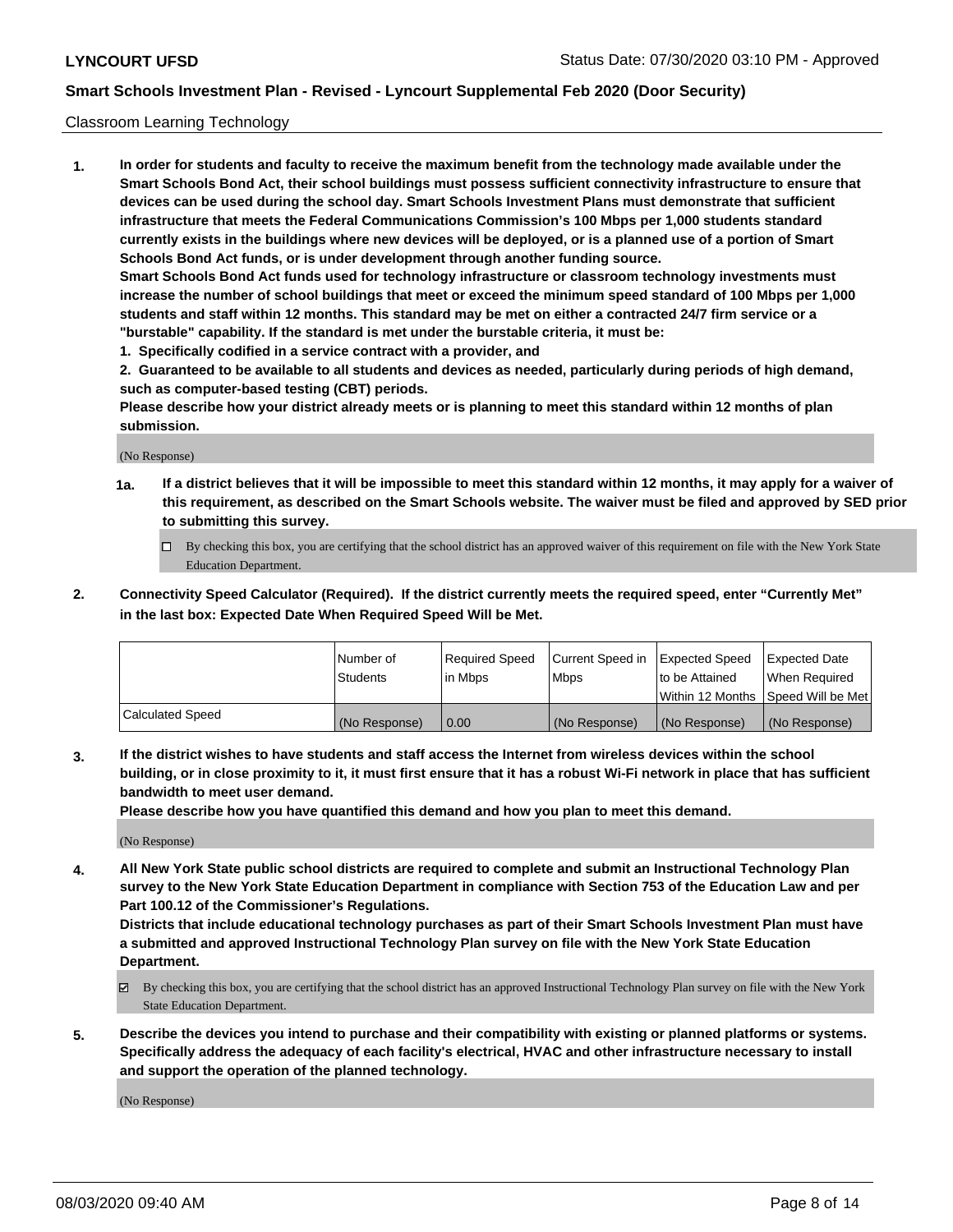### Classroom Learning Technology

- **6. Describe how the proposed technology purchases will:**
	- **> enhance differentiated instruction;**
	- **> expand student learning inside and outside the classroom;**
	- **> benefit students with disabilities and English language learners; and**
	- **> contribute to the reduction of other learning gaps that have been identified within the district.**

**The expectation is that districts will place a priority on addressing the needs of students who struggle to succeed in a rigorous curriculum. Responses in this section should specifically address this concern and align with the district's Instructional Technology Plan (in particular Question 2 of E. Curriculum and Instruction: "Does the district's instructional technology plan address the needs of students with disabilities to ensure equitable access to instruction, materials and assessments?" and Question 3 of the same section: "Does the district's instructional technology plan address the provision of assistive technology specifically for students with disabilities to ensure access to and participation in the general curriculum?")**

**In addition, describe how the district ensures equitable access to instruction, materials and assessments and participation in the general curriculum for both SWD and English Language Learners/Multilingual Learners (ELL/MLL) students.**

(No Response)

**7. Where appropriate, describe how the proposed technology purchases will enhance ongoing communication with parents and other stakeholders and help the district facilitate technology-based regional partnerships, including distance learning and other efforts.**

(No Response)

**8. Describe the district's plan to provide professional development to ensure that administrators, teachers and staff can employ the technology purchased to enhance instruction successfully.**

**Note: This response should be aligned and expanded upon in accordance with your district's response to Question 1 of F. Professional Development of your Instructional Technology Plan: "Please provide a summary of professional development offered to teachers and staff, for the time period covered by this plan, to support technology to enhance teaching and learning. Please include topics, audience and method of delivery within your summary."**

(No Response)

- **9. Districts must contact one of the SUNY/CUNY teacher preparation programs listed on the document on the left side of the page that supplies the largest number of the district's new teachers to request advice on innovative uses and best practices at the intersection of pedagogy and educational technology.**
	- By checking this box, you certify that you have contacted the SUNY/CUNY teacher preparation program that supplies the largest number of your new teachers to request advice on these issues.
	- **9a. Please enter the name of the SUNY or CUNY Institution that you contacted.**

(No Response)

**9b. Enter the primary Institution phone number.**

(No Response)

**9c. Enter the name of the contact person with whom you consulted and/or will be collaborating with on innovative uses of technology and best practices.**

(No Response)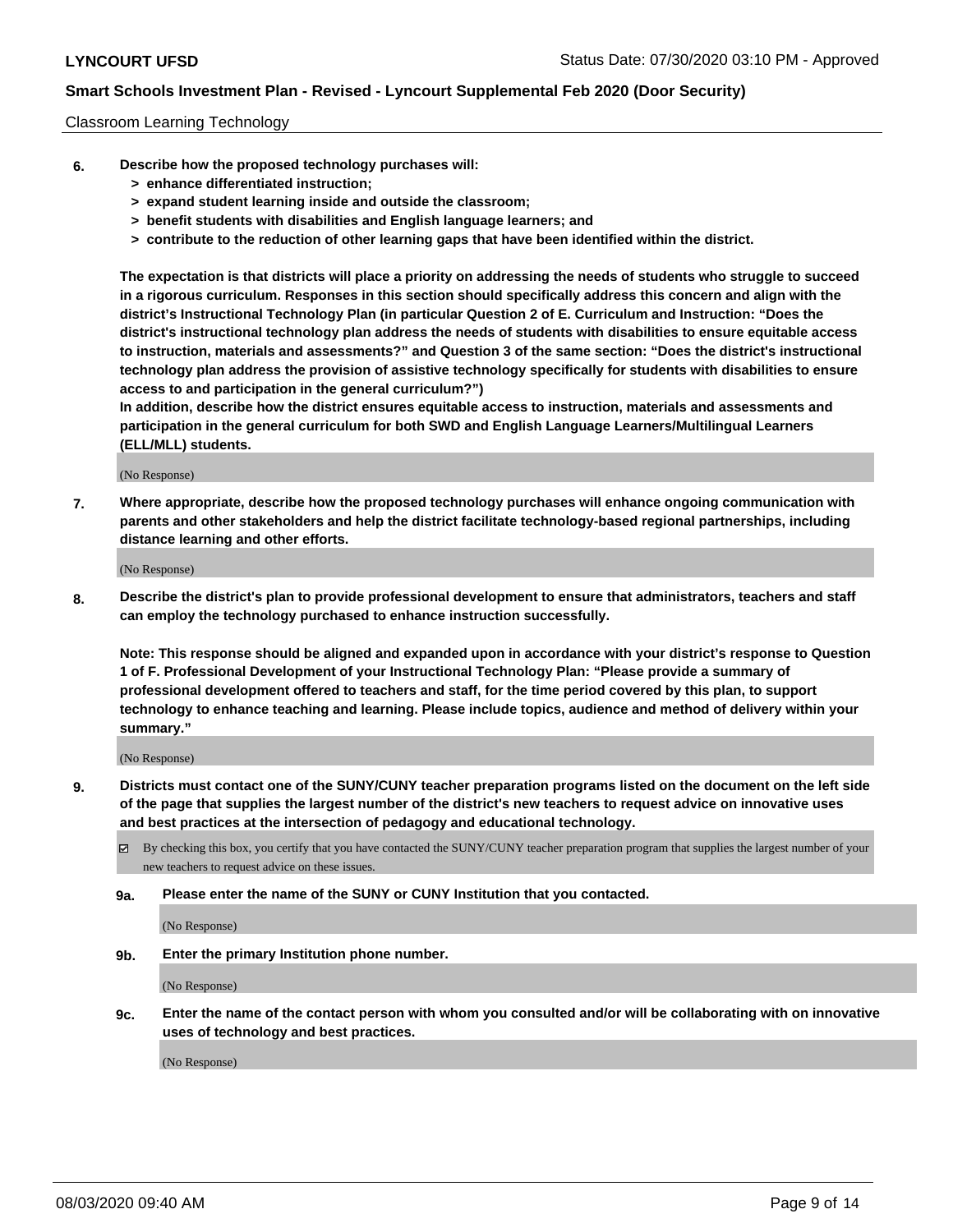### Classroom Learning Technology

**10. To ensure the sustainability of technology purchases made with Smart Schools funds, districts must demonstrate a long-term plan to maintain and replace technology purchases supported by Smart Schools Bond Act funds. This sustainability plan shall demonstrate a district's capacity to support recurring costs of use that are ineligible for Smart Schools Bond Act funding such as device maintenance, technical support, Internet and wireless fees, maintenance of hotspots, staff professional development, building maintenance and the replacement of incidental items. Further, such a sustainability plan shall include a long-term plan for the replacement of purchased devices and equipment at the end of their useful life with other funding sources.**

 $\Box$  By checking this box, you certify that the district has a sustainability plan as described above.

**11. Districts must ensure that devices purchased with Smart Schools Bond funds will be distributed, prepared for use, maintained and supported appropriately. Districts must maintain detailed device inventories in accordance with generally accepted accounting principles.**

By checking this box, you certify that the district has a distribution and inventory management plan and system in place.

#### **12. Please detail the type, quantity, per unit cost and total cost of the eligible items under each sub-category.**

| Select the allowable expenditure<br>type.<br>Repeat to add another item under | Item to be Purchased | Quantity      | Cost per Item | <b>Total Cost</b> |
|-------------------------------------------------------------------------------|----------------------|---------------|---------------|-------------------|
| each type.<br>(No Response)                                                   | (No Response)        | (No Response) | (No Response) | 0.00              |
|                                                                               |                      | 0             | 0.00          |                   |

### **13. Final 2014-15 BEDS Enrollment to calculate Nonpublic Sharing Requirement (no changes allowed.)**

|            | <b>Public Enrollment</b> | Nonpublic Enrollment | <b>Total Enrollment</b> | Nonpublic<br>l Percentage |
|------------|--------------------------|----------------------|-------------------------|---------------------------|
| Enrollment | 321                      |                      | 321.00                  | 0.00                      |

### **14. If you are submitting an allocation for Classroom Learning Technology complete this table.**

|                          | Public School Sub-Allocation | <b>Estimated Nonpublic Loan</b><br>Amount<br>(Based on Percentage Above) | <b>Estimated Total Public and</b><br>Nonpublic Sub-Allocation |
|--------------------------|------------------------------|--------------------------------------------------------------------------|---------------------------------------------------------------|
| Interactive Whiteboards  | 0.00                         | 0.00                                                                     | 0.00                                                          |
| Computer Servers         | 0.00                         | 0.00                                                                     | 0.00                                                          |
| <b>Desktop Computers</b> | 0.00                         | 0.00                                                                     | 0.00                                                          |
| <b>Laptop Computers</b>  | 0.00                         | 0.00                                                                     | 0.00                                                          |
| <b>Tablet Computers</b>  | 0.00                         | 0.00                                                                     | 0.00                                                          |
| <b>Other Costs</b>       | 0.00                         | 0.00                                                                     | 0.00                                                          |
| Totals:                  | 0.00                         | 0                                                                        | 0                                                             |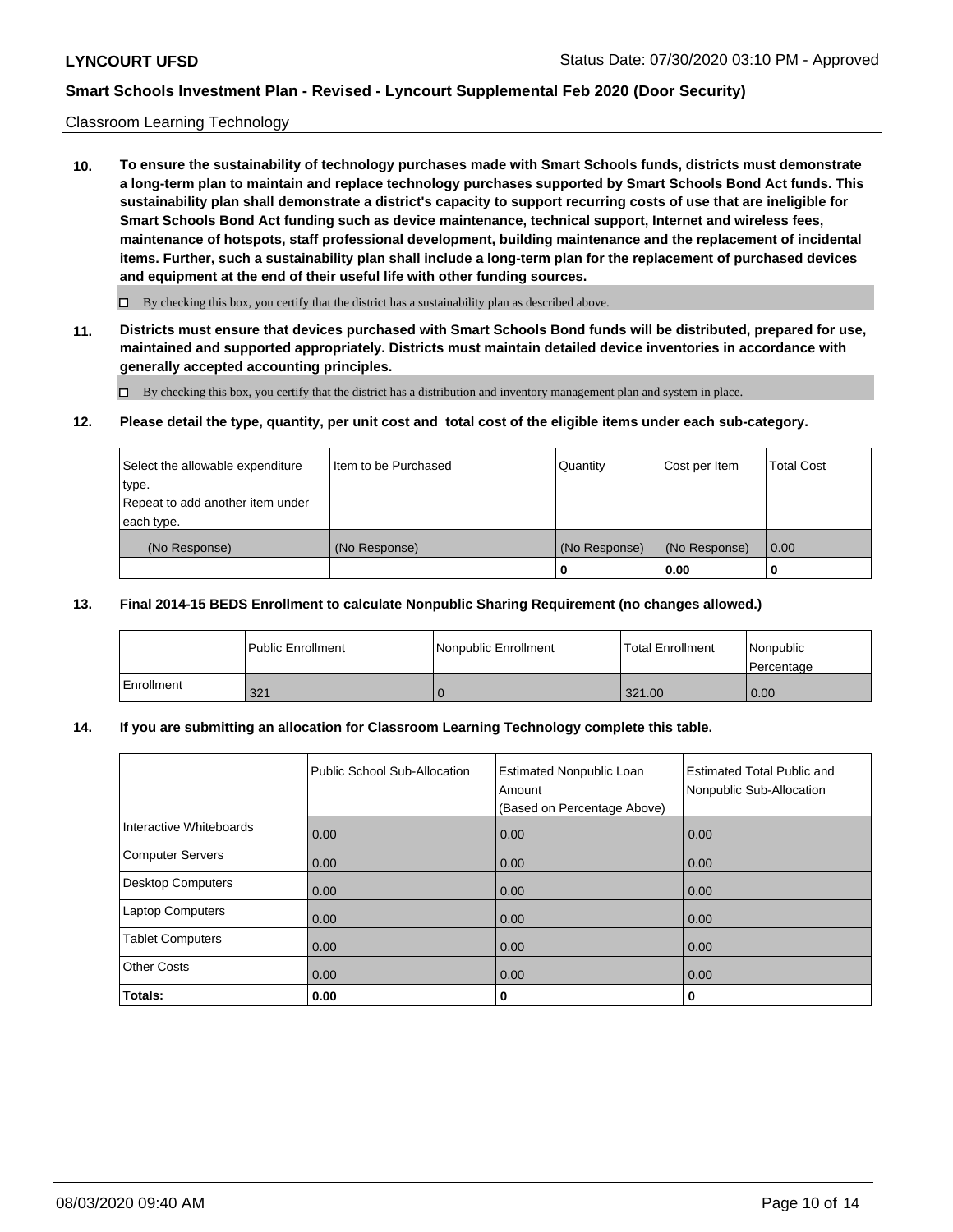#### Pre-Kindergarten Classrooms

**1. Provide information regarding how and where the district is currently serving pre-kindergarten students and justify the need for additional space with enrollment projections over 3 years.**

(No Response)

- **2. Describe the district's plan to construct, enhance or modernize education facilities to accommodate prekindergarten programs. Such plans must include:**
	- **Specific descriptions of what the district intends to do to each space;**
	- **An affirmation that new pre-kindergarten classrooms will contain a minimum of 900 square feet per classroom;**
	- **The number of classrooms involved;**
	- **The approximate construction costs per classroom; and**
	- **Confirmation that the space is district-owned or has a long-term lease that exceeds the probable useful life of the improvements.**

(No Response)

**3. Smart Schools Bond Act funds may only be used for capital construction costs. Describe the type and amount of additional funds that will be required to support ineligible ongoing costs (e.g. instruction, supplies) associated with any additional pre-kindergarten classrooms that the district plans to add.**

(No Response)

**4. All plans and specifications for the erection, repair, enlargement or remodeling of school buildings in any public school district in the State must be reviewed and approved by the Commissioner. Districts that plan capital projects using their Smart Schools Bond Act funds will undergo a Preliminary Review Process by the Office of Facilities Planning.**

**Please indicate on a separate row each project number given to you by the Office of Facilities Planning.**

| Project Number |  |
|----------------|--|
| (No Response)  |  |
|                |  |

**5. Please detail the type, quantity, per unit cost and total cost of the eligible items under each sub-category.**

| Select the allowable expenditure | Item to be purchased | Quantity      | Cost per Item | <b>Total Cost</b> |
|----------------------------------|----------------------|---------------|---------------|-------------------|
| type.                            |                      |               |               |                   |
| Repeat to add another item under |                      |               |               |                   |
| each type.                       |                      |               |               |                   |
| (No Response)                    | (No Response)        | (No Response) | (No Response) | 0.00              |
|                                  |                      | υ             | 0.00          |                   |

**6. If you have made an allocation for Pre-Kindergarten Classrooms, complete this table. Note that the calculated Total at the bottom of the table must equal the Total allocation for this category that you entered in the SSIP Overview overall budget.**

|                                          | Sub-Allocation |
|------------------------------------------|----------------|
| Construct Pre-K Classrooms               | (No Response)  |
| Enhance/Modernize Educational Facilities | (No Response)  |
| <b>Other Costs</b>                       | (No Response)  |
| Totals:                                  | 0.00           |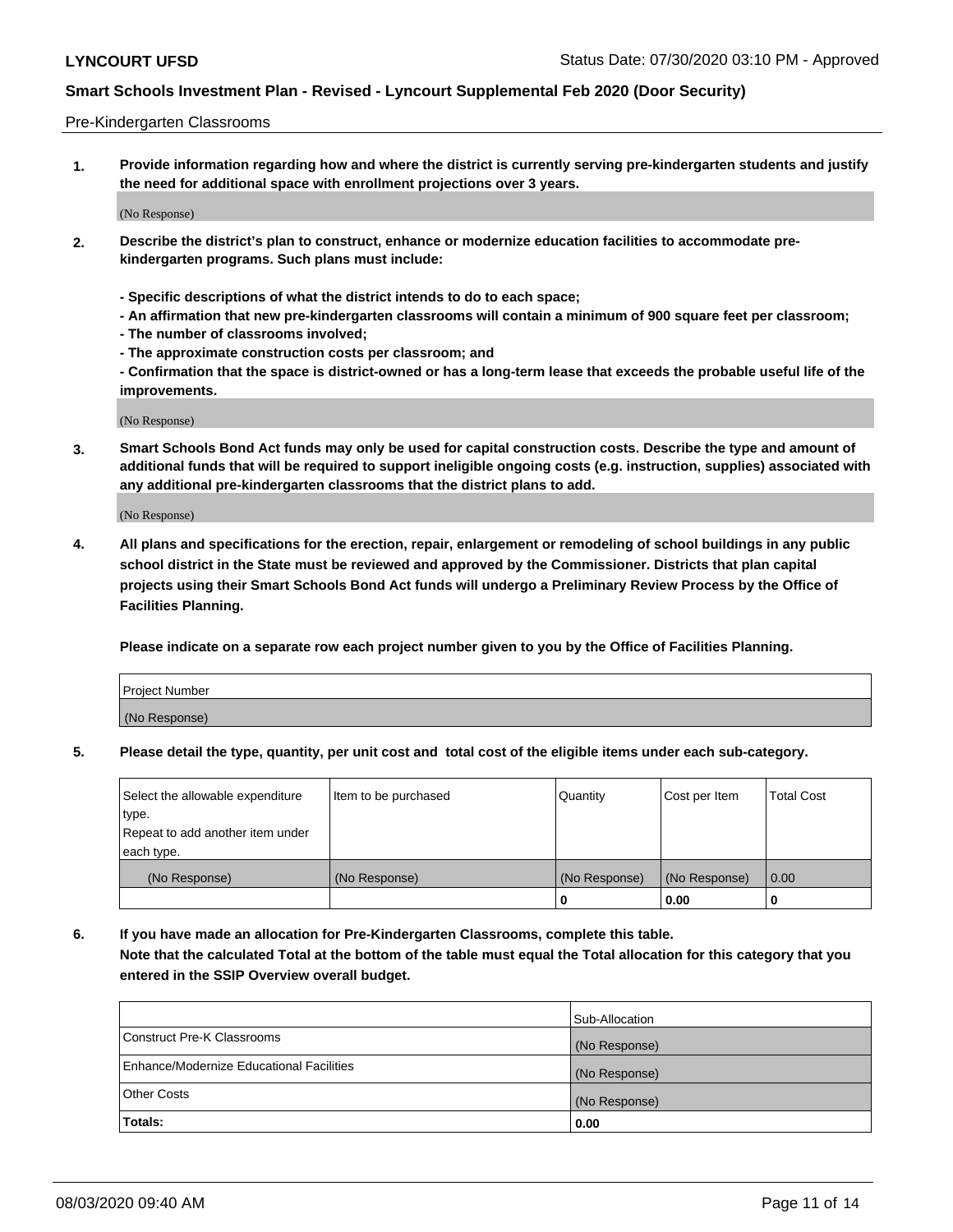Replace Transportable Classrooms

**1. Describe the district's plan to construct, enhance or modernize education facilities to provide high-quality instructional space by replacing transportable classrooms.**

(No Response)

**2. All plans and specifications for the erection, repair, enlargement or remodeling of school buildings in any public school district in the State must be reviewed and approved by the Commissioner. Districts that plan capital projects using their Smart Schools Bond Act funds will undergo a Preliminary Review Process by the Office of Facilities Planning.**

**Please indicate on a separate row each project number given to you by the Office of Facilities Planning.**

| Project Number |  |
|----------------|--|
|                |  |
| (No Response)  |  |

**3. For large projects that seek to blend Smart Schools Bond Act dollars with other funds, please note that Smart Schools Bond Act funds can be allocated on a pro rata basis depending on the number of new classrooms built that directly replace transportable classroom units.**

**If a district seeks to blend Smart Schools Bond Act dollars with other funds describe below what other funds are being used and what portion of the money will be Smart Schools Bond Act funds.**

(No Response)

**4. Please detail the type, quantity, per unit cost and total cost of the eligible items under each sub-category.**

| Select the allowable expenditure<br>∣type.     | Item to be purchased | Quantity      | Cost per Item | Total Cost |
|------------------------------------------------|----------------------|---------------|---------------|------------|
| Repeat to add another item under<br>each type. |                      |               |               |            |
| (No Response)                                  | (No Response)        | (No Response) | (No Response) | 0.00       |
|                                                |                      | u             | 0.00          |            |

**5. If you have made an allocation for Replace Transportable Classrooms, complete this table. Note that the calculated Total at the bottom of the table must equal the Total allocation for this category that you entered in the SSIP Overview overall budget.**

|                                                | Sub-Allocation |
|------------------------------------------------|----------------|
| Construct New Instructional Space              | (No Response)  |
| Enhance/Modernize Existing Instructional Space | (No Response)  |
| Other Costs                                    | (No Response)  |
| Totals:                                        | 0.00           |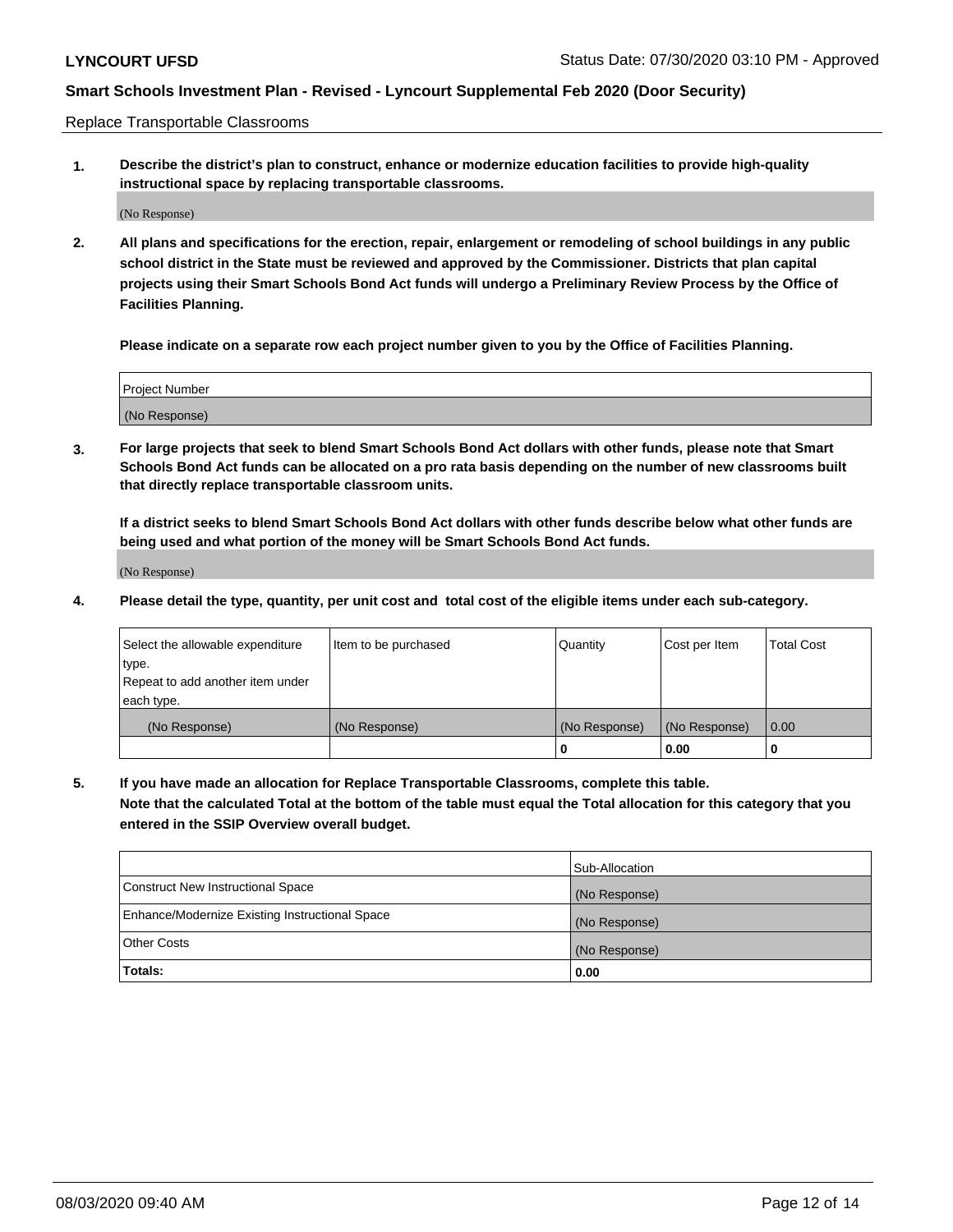### High-Tech Security Features

## **1. Describe how you intend to use Smart Schools Bond Act funds to install high-tech security features in school buildings and on school campuses.**

The district plans to replace existing door hardware with hardened hardware and install protective film on glass. These security features will allow students, faculty and staff to lock down in their rooms where currently, they are not able to lock the doors from the inside of the rooms. The protective film will prevent perpetrators from gaining access into the building and classrooms.

**2. All plans and specifications for the erection, repair, enlargement or remodeling of school buildings in any public school district in the State must be reviewed and approved by the Commissioner. Smart Schools plans with any expenditures in the High-Tech Security category require a project number from the Office of Facilities Planning. Districts must submit an SSBA LOI and receive project numbers prior to submitting the SSIP. As indicated on the LOI, some projects may be eligible for a streamlined review and will not require a building permit. Please indicate on a separate row each project number given to you by the Office of Facilities Planning.**

| <b>Project Number</b> |  |
|-----------------------|--|
| 42-15-04-02-0-002-BA3 |  |

### **3. Was your project deemed eligible for streamlined Review?**

- Yes
- $\square$  No
- **3a. Districts with streamlined projects must certify that they have reviewed all installations with their licensed architect or engineer of record, and provide that person's name and license number. The licensed professional must review the products and proposed method of installation prior to implementation and review the work during and after completion in order to affirm that the work was code-compliant, if requested.**
	- By checking this box, you certify that the district has reviewed all installations with a licensed architect or engineer of record.
- **4. Include the name and license number of the architect or engineer of record.**

| Name            | License Number |
|-----------------|----------------|
| Kerry B Tarolli | 37554          |

**5. Please detail the type, quantity, per unit cost and total cost of the eligible items under each sub-category.**

| Select the allowable expenditure | Item to be purchased                | Quantity | Cost per Item | <b>Total Cost</b> |
|----------------------------------|-------------------------------------|----------|---------------|-------------------|
| type.                            |                                     |          |               |                   |
| Repeat to add another item under |                                     |          |               |                   |
| each type.                       |                                     |          |               |                   |
| Approved Door Hardening          | Door Hardening Equipment Upgrades.  | 50       | 2.000.00      | 100,000.00        |
|                                  | Allowing teachers to secure their   |          |               |                   |
|                                  | classrooms from inside their rooms  |          |               |                   |
| Approved Door Hardening          | <b>Protective Glass Window Film</b> | 50       | 540.00        | 27,000.00         |
|                                  |                                     | 100      | 2,540.00      | 127.000           |

**6. If you have made an allocation for High-Tech Security Features, complete this table.**

**Enter each Sub-category Public Allocation based on the the expenditures listed in Table #5.**

|                                                      | Sub-Allocation |
|------------------------------------------------------|----------------|
| Capital-Intensive Security Project (Standard Review) | 0.00           |
| Electronic Security System                           | 0.00           |